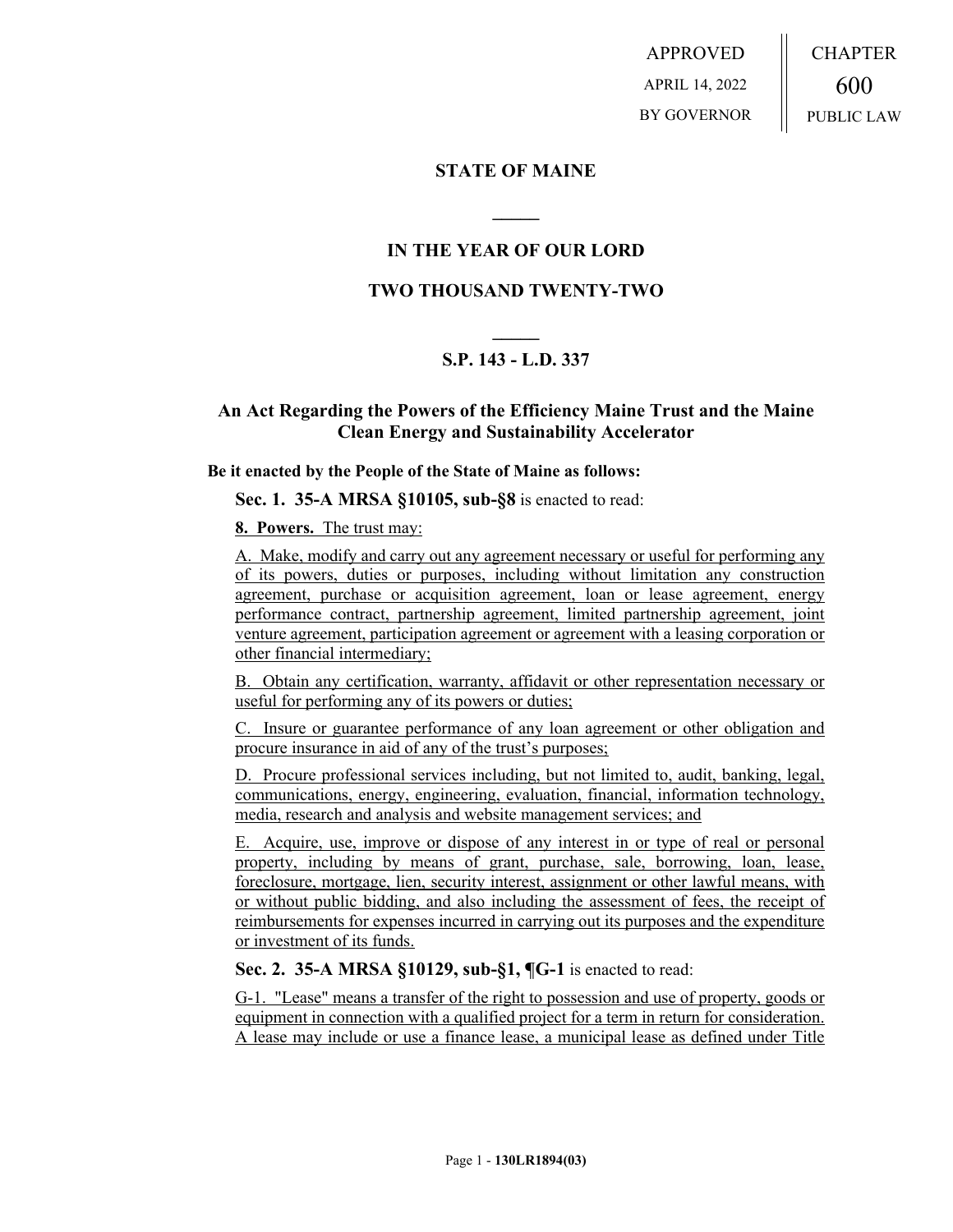30-A, section 6006-C, a lease-purchase agreement, an installment sales contract or a similar property acquisition and financing arrangement.

#### **Sec. 3. 35-A MRSA §10129, sub-§1, ¶K-1** is enacted to read:

K-1. "Security interest" means an interest in property created by agreement for the purpose of securing payment or performance of an obligation or indemnifying against loss or liability. A security interest may include, but is not limited to, a mortgage, a pledge, a security agreement, a purchase-money security interest, a financing statement, assignments of leases and rents or other forms of lien or encumbrance.

**Sec. 4. 35-A MRSA §10129, sub-§2,** as enacted by PL 2021, c. 358, §2 and reallocated by RR 2021, c. 1, Pt. A, §40, is amended to read:

**2. Establishment.** The Maine Clean Energy and Sustainability Accelerator is established under the trust and is administered by the trust as a dedicated, specialized finance program designed to drive private capital into market gaps for goods and services producing low or zero greenhouse gas emissions and use finance tools to mitigate climate change; that does not take deposits; that is funded by government, public, private or charitable contributions as described in subsection 7; and that invests in or finances projects alone or in conjunction with other investors.

**Sec. 5. 35-A MRSA §10129, sub-§4,** as enacted by PL 2021, c. 358, §2 and reallocated by RR 2021, c. 1, Pt. A, §40, is amended to read:

**4. Finance and investment.** The following provisions govern the finance and investment activities of the accelerator.

A. The accelerator may provide finance and investment services, including but not limited to:

(1) Originating, evaluating, underwriting and closing financing and investment transactions in qualified projects;

(2) Partnering with private capital providers and capital markets to attract coinvestment from private banks, community development financial institutions, investors and others in order to drive new investment into underpenetrated markets, to increase the efficiency of private capital markets with respect to investing in greenhouse gas reduction projects and to increase total investment caused by the accelerator;

(3) Managing the accelerator's portfolio of assets to ensure performance and monitor risk;

(4) Ensuring appropriate debt and risk mitigation products are offered; and

(5) Overseeing prudent, noncontrolling equity investments. in businesses engaged in building, developing, financing, owning, operating or supplying materials for qualified projects; and

(6) Lending money or otherwise extending credit to any person and exercising all powers of a lender or creditor, including obtaining, perfecting and enforcing security interests.

B. The accelerator may provide capital to qualified projects in the form of: